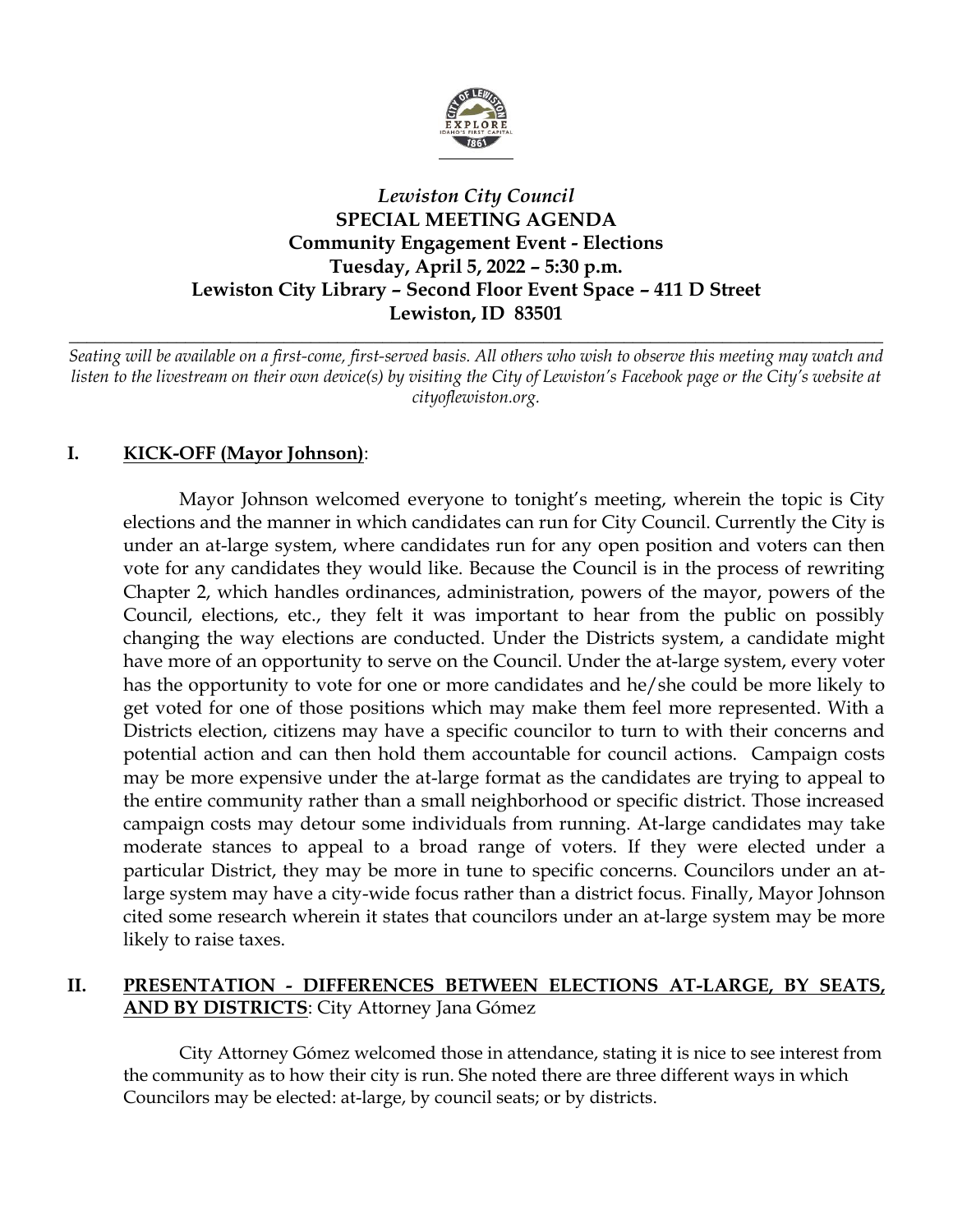Three councilors are elected every odd number of years. Currently, there is a separately elected Mayor and six councilors. Three councilors will be up for election in November 2023, and the other three in 2025.

At this time, the city council is elected through an at-large system. This means that the three candidates with the most votes wins the election.

With regard to Council seats, an individual may run for one of the open seats. The candidate with the most votes for each seat wins.

If it was decided to change to candidates running by Districts, the City would need to be divided into six districts as there are six councilors. Those districts would have to contain, as near as possible, the same amount of people. Individuals living within a specific district could then run for Council representing the district within which they live. Candidates with the most votes for each district would win.

Mayor Johnson reiterated that under both the at-large and council seat systems, voters can vote for any candidate. However, under the District format, an individual would have to live within and vote only for the candidates running in that district.

Councilor Liedkie reported that she has been reading about all three election options and has determined that a change from at-large to council seats would not greatly affect election costs. However, with districts, the division of the city into six areas would most likely require a fee to an expert in that field. City Attorney Gómez replied that she has not yet had the discussion regarding costs with County Clerk Weeks, but assumes there will be additional costs related to this form of elections.

Councilor Forsmann questioned what would happen if there were no candidates running in a particular district. Ms. Gómez explained that those interested could submit an application and the Council would then make the selection.

Mayor Johnson shared comments provided by Nez Perce County Clerk Patty Weeks, wherein she stated that if there was a change from at-large to districts, the election process would be more challenging and costly, especially if the districts don't follow the current precinct lines.

Mayor Johnson reported that a bill was passed during the 2020 legislative session that states that municipalities over 100,000 had to move to District elections. At that time, the only city impacted by this legislation was Boise. He noted, however, that other cities have chosen to utilize the Districts system since then. An additional bill was passed at the same time which states that if an individual is running unopposed for a certain seat, there would not need to be an election. This was created for the purpose of cost savings to municipalities.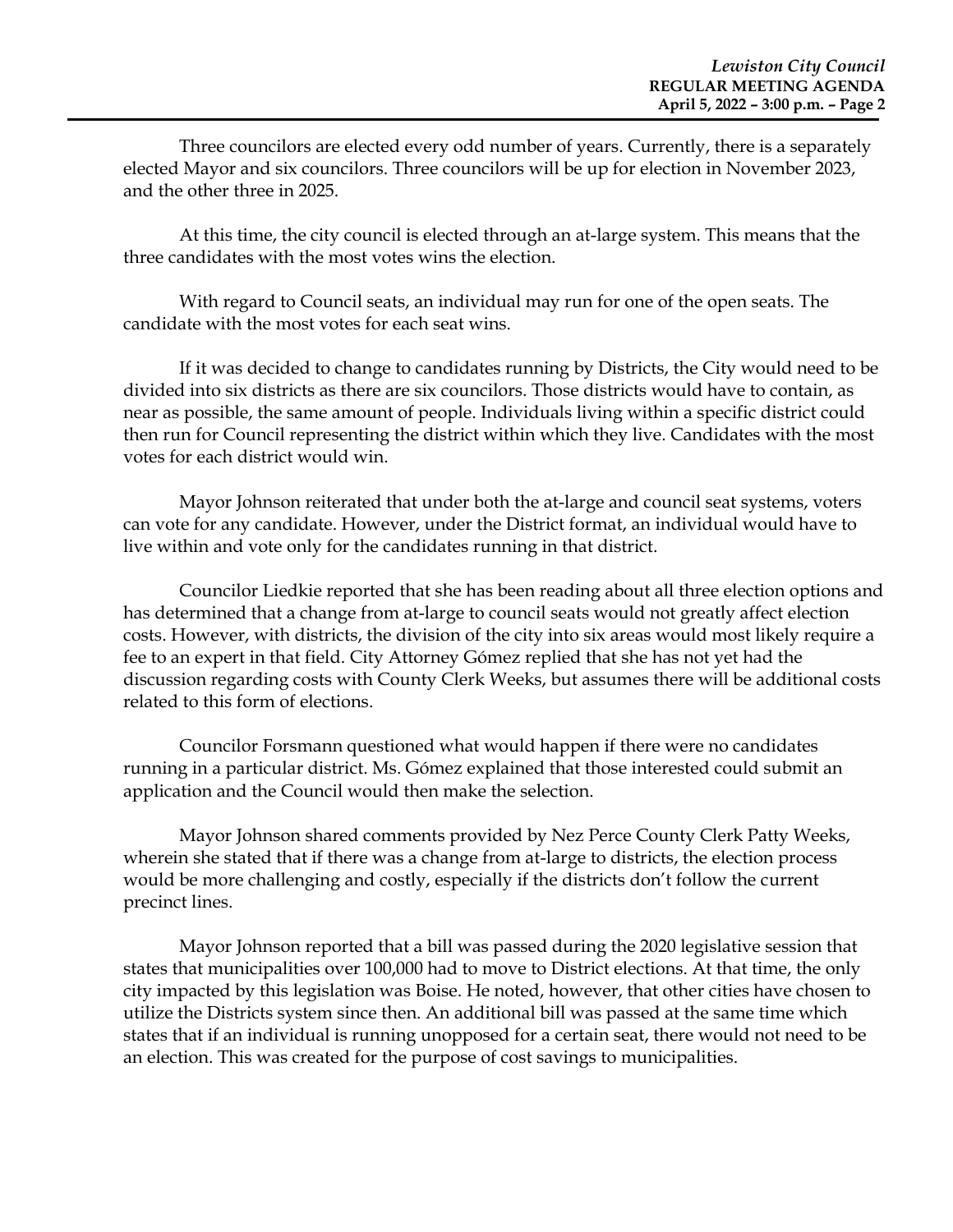### **III. CITIZEN COMMENTS/DIALOGUE WITH THE CITY COUNCIL REGARDING CITY COUNCIL ELECTION OPTIONS**

Dick Shed, Lewiston, said that when dividing the City, both utility districts should be taken into consideration. He said that his suggestion would be to simply divide it between Lewiston Orchards Irrigation users, and City of Lewiston users. Ms. Gómez responded that State law sets out how the districts can be established, and must contain about 500 people each.

Richard Eldredge, Lewiston, said that Lewiston should be independent from the way larger cities are governed. He believes Mr. Shed had a fair and honest proposal and whatever choice is made, it should be one that is best for this city.

Kathleen Gaines, Lewiston, stated she opposes the district option after watching the way districts have been divided for the past several years within other states. She said she believes that this is not a fair system and Lewiston is not big enough and is not divided economically to warrant such a change.

Ada Eldredge, Lewiston, asked if under the council seats process, could an individual run for more than one seat. City Attorney Gómez replied that a person can only run for one seat.

Brian Hensley, Lewiston, said he doesn't understand the need for six districts when in Lewiston, there are really only two: downtown and the Orchards. In looking at what really divides the city, it is the water and sewer systems. He agreed with the earlier proposal mentioned by Mr. Shed.

Kevin Kelly, Lewiston, spoke to keeping the currently at-large system in order to enjoy a non-partisan election. With seats or districts, there is a risk of bringing partisanship into local elections.

Nick Woods, Lewiston, stated that he supports council seats as he believes it provides the most voice to the people and accountability.

Sue Brown, Lewiston, said she believes the idea of districts is more complicated than what is needed for this small community. She also expressed concern for council seats as there may be three individuals running for a particular seat who are all great candidates for the Council. However, under this form, only one of those individuals would win. With council seats, some very good prospects who are willing to serve may be eliminated. Ms. Brown said the current at large method ensures every voter in the city has a voice.

Dodd Snoddgrass, Lewiston, agreed with maintaining at large elections for the future of this community. With districts, people get divided into siloes, and given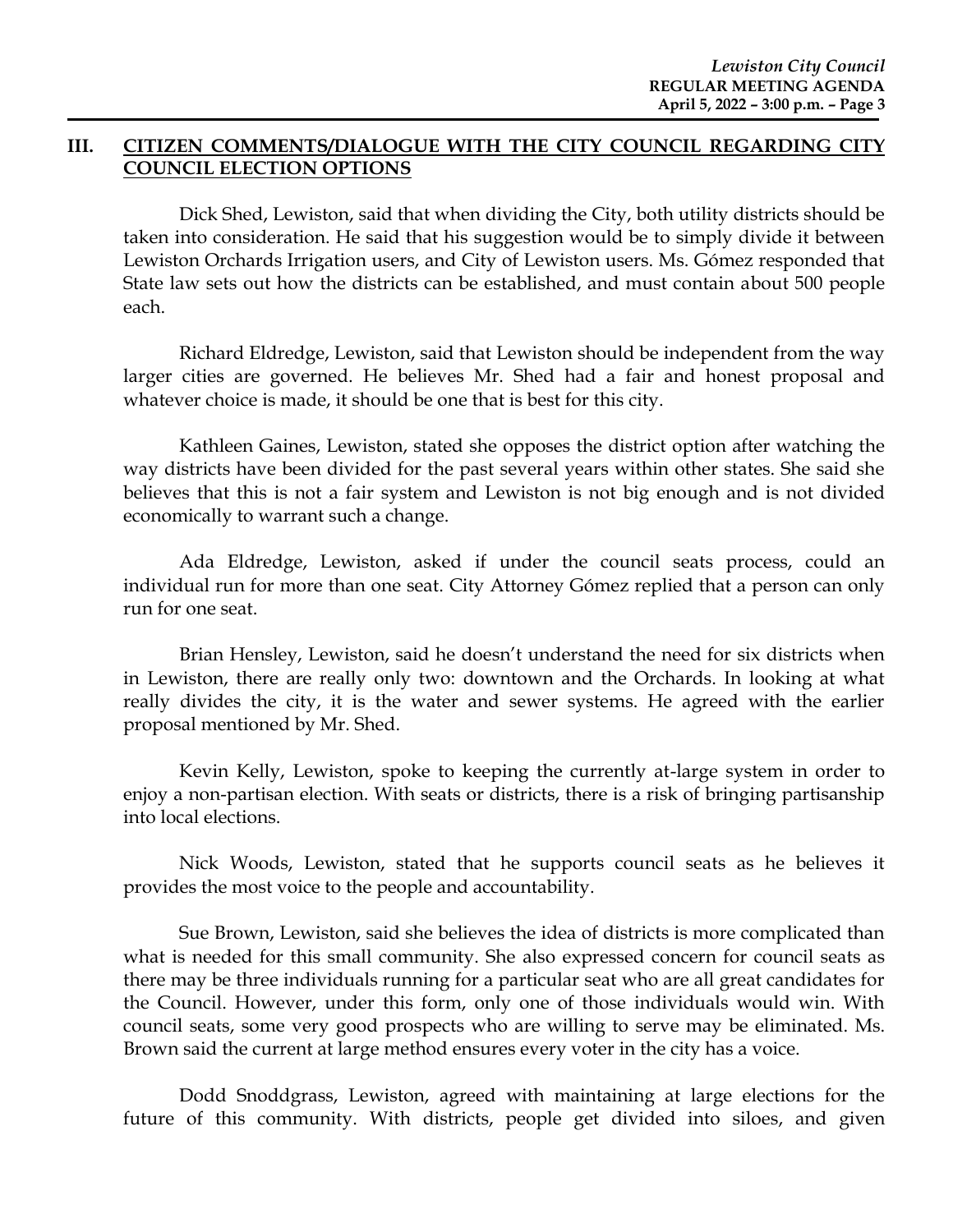Lewiston's size, it doesn't make sense. He too expressed concern for losing good candidates under the council seats form.

Councilor Kleeburg entered the meeting at 6:08 p.m.

Councilor Blount said he finds it interesting that the chance of raising taxes under the at-large system is higher. Mayor Johnson replied that he would locate the study and provide it to the Council. Councilor Tousley said that for him to accept that the at-large system is more inclined to raising taxes, he would need to have more information on those studies. He said that he was elected at large and looks at the entire community when making decisions. None of the councilors ran to raise taxes and this just seems to be a burr under the saddle blanket that didn't need to get tossed there. The entire council is accountable and he believes that the current at-large system is best as it is non-partisan and provides six voices for the entire community.

Councilor Forsmann said that when reviewing Chapter 2, it was decided that because this is a big decision that affects the entire community, it was important to bring this question to the public. She thanked those present for coming and encouraged others to go to the city's website to fill out the survey and let the Council know what they think with regard to this topic. Ms. Forsmann said she believes the at-large system makes most sense, agreeing that Lewiston is not large enough for districts.

Councilor Kleeburg said he looks at the bigger picture for the betterment of the entire community. The Council listens to all citizen comments and it seems to work well under the at-large system.

Sue Pring, Lewiston, said she is in favor of districts as it makes for better competition and will hold individuals accountable. This election format would allow candidates to campaign at a lesser cost as they would not be spreading money through the entire community, and individuals would have a voice within their own area of the community.

Gordy Gregg, Lewiston, indicated that he favors the district approach as it is the most representative for the council. If the city were divided by population, it becomes simple and is not based on party or other factors.

It was noted by Mayor Johnson that precinct boundaries are created by the census. If the City were to move toward District elections, it would make sense to do that when the boundaries are established by the census.

Councilor Kleeburg expressed some concern about District lines changing as more properties are annexed into the city. Mayor Johnson replied that a certain percentage of plus and minus is allowed when those boundaries are drawn. If there was an area with a lot of fast growth, the boundaries could become obsolete very quickly.